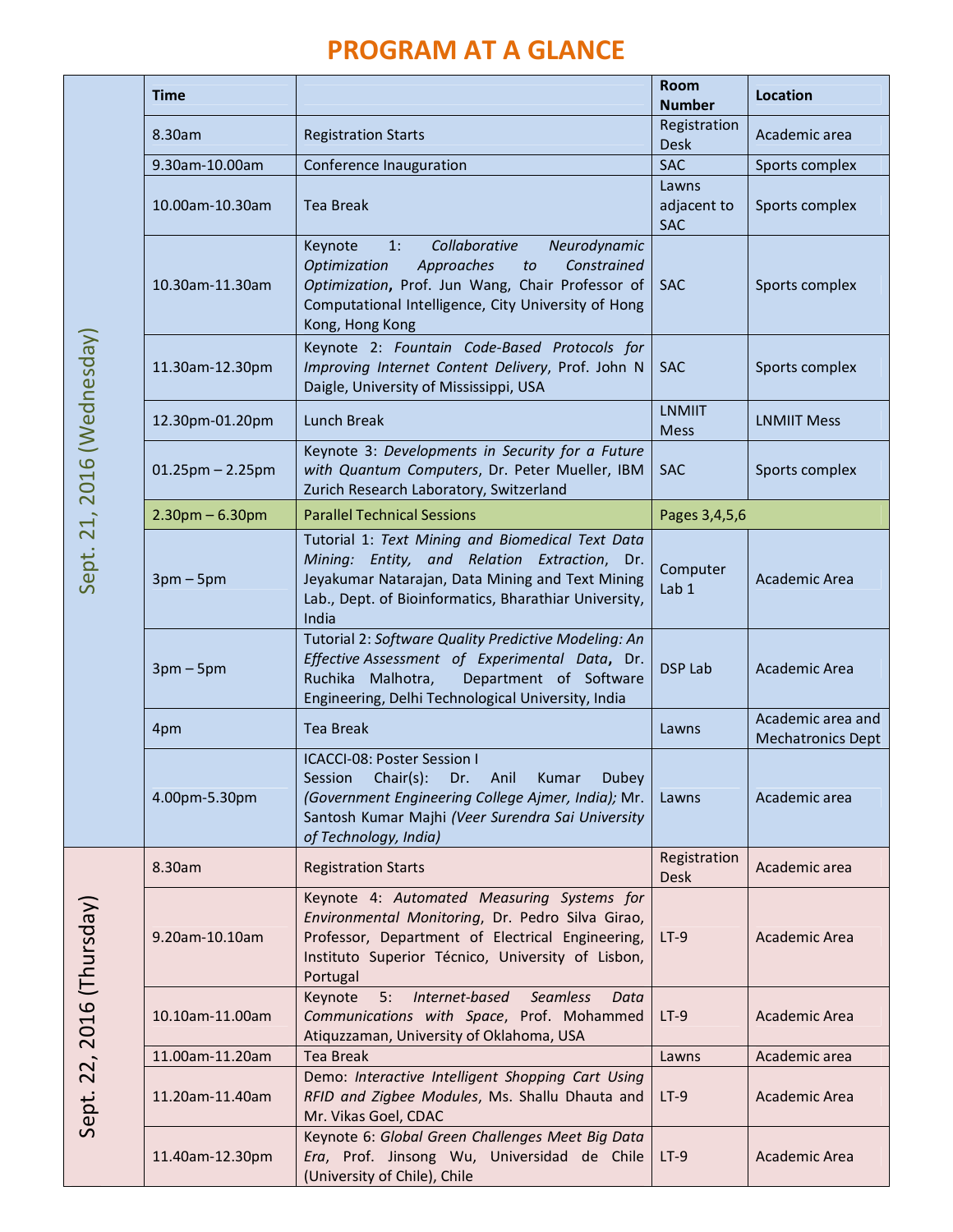| 12.30pm-1.20pm        | Lunch Break                                                                                                                                                                                                                                                                                                            | <b>LNMIIT</b><br>Mess        |                                             |
|-----------------------|------------------------------------------------------------------------------------------------------------------------------------------------------------------------------------------------------------------------------------------------------------------------------------------------------------------------|------------------------------|---------------------------------------------|
| 1.25 pm $- 2.20$ pm   | Keynote 7: Privacy and Security in Online Social<br>Media (PSOSM), Prof. Ponnurangam Kumaraguru,<br>Indraprastha Institute of Information Technology<br>(IIIT), Delhi, India                                                                                                                                           | $LT-9$                       | Academic Area                               |
| 2.30pm-5.30pm         | <b>Parallel Technical Sessions</b>                                                                                                                                                                                                                                                                                     | Pages 3,4,5,6                |                                             |
| 2.45pm-4.45pm         | Tutorial 3- Intelligent Digital Image Processing<br>Operators Based on Computational Intelligence<br>Techniques, Dr. Mehmet Emin YUKSEL, Professor &<br>Chairman, Department of Biomedical Engineering,<br><b>Erciyes University, TURKEY</b>                                                                           | Computer<br>Lab <sub>1</sub> | <b>Academics Area</b>                       |
| 4.30pm                | <b>Tea Break</b>                                                                                                                                                                                                                                                                                                       | Lawns                        | Academic area and<br><b>Mechanical Dept</b> |
| 4.30pm-5.30pm         | <b>ICACCI-15: Poster Session II</b><br>Session Chair(s): Prof. Kusum Lata (The LNM<br>Institute of Information Technology, Jaipur, India);<br>Mr. Siva Ramakrishna Jeevakala (M S Ramaiah<br>University of Applied Sciences, India); Mr. Santosh<br>Kumar Majhi (Veer Surendra Sai University of<br>Technology, India) | Lawns                        | Academic area                               |
| 4.30pm-5.30pm         | <b>Lightning Talks</b>                                                                                                                                                                                                                                                                                                 | $LT-5$                       | Academic Area                               |
| 4.30pm-5.30pm         | Birds-of-a-Feather Sessions (BOFs)                                                                                                                                                                                                                                                                                     | $LT-12$                      | <b>Mechatronics Dept</b>                    |
| $5.40$ pm $- 6.25$ pm | Keynote 8: Trends in Cyber Physical System<br>Development and Research, Prof. Dr.-Ing. Axel<br>Sikora, Offenburg University of Applied Sciences,<br>Germany                                                                                                                                                            | $LT-9$                       | Academic Area                               |
|                       | Cultural Events followed by Banquet Dinner and                                                                                                                                                                                                                                                                         | <b>Open Air Theatre</b>      |                                             |
| $6.30pm - 8.00pm$     |                                                                                                                                                                                                                                                                                                                        |                              |                                             |
| 8.30 am               | <b>Best Paper Award Ceremony</b><br>Registration                                                                                                                                                                                                                                                                       | Registration<br><b>Desk</b>  | Academic area                               |
| 9.20am - 10.10am      | Keynote 9: Economics of the Internet and Network<br>Neutrality, Prof. D. Manjunath, Dept. of Electrical<br>Engineering, IIT, Bombay                                                                                                                                                                                    | $LT-9$                       | <b>Academic Area</b>                        |
| 10.10am-11.00am       | Keynote 10: Towards Intelligence in Traffic LT-9<br>Management Using IT and AI Techniques, Dr. Biplav<br>Srivastava, Thomas J. Watson Research Center,<br>Yorktown Heights, NY USA                                                                                                                                     |                              | Academic Area                               |
| 11.00am-11.20am       | <b>Tea Break</b>                                                                                                                                                                                                                                                                                                       | Lawns                        | Academic area                               |
| 11.20am - 12.10pm     | Keynote 11: Data Privacy with Encrypted Analytics,<br>Dr. Prasad Naldurg, IBM Research India, Bangalore                                                                                                                                                                                                                | $LT-9$                       | <b>Academic Area</b>                        |
| 12.10pm-12.30pm       | Demo of the 'ICT PRODUCT OF THE YEAR 2016' -an<br>innovative platform to develop wearable devices for<br>m- health applications, Mr. Abhinav, MD and CEO<br>of Cardea Labs & Cardea Biomedical Technologies<br>$(P)$ Ltd.                                                                                              | $LT-9$                       | <b>Academic Area</b>                        |
| 12.30pm-1.20pm        | <b>Lunch Break</b>                                                                                                                                                                                                                                                                                                     | <b>LNMIIT</b><br><b>Mess</b> |                                             |
| $1.25$ pm $- 2.25$ pm | Keynote 12: Energy Optimisation for Nano, Micro<br>and Large Scale Communications, Prof. Erol<br>Gelenbe, Imperial College, UK                                                                                                                                                                                         | $LT-9$                       | <b>Academic Area</b>                        |
| $2.30$ pm $- 6.30$ pm | <b>Parallel Technical Sessions</b>                                                                                                                                                                                                                                                                                     | Pages 3,4,5,6                |                                             |

Sept. 23, 2016 (Friday) Sept. 23, 2016 (Friday)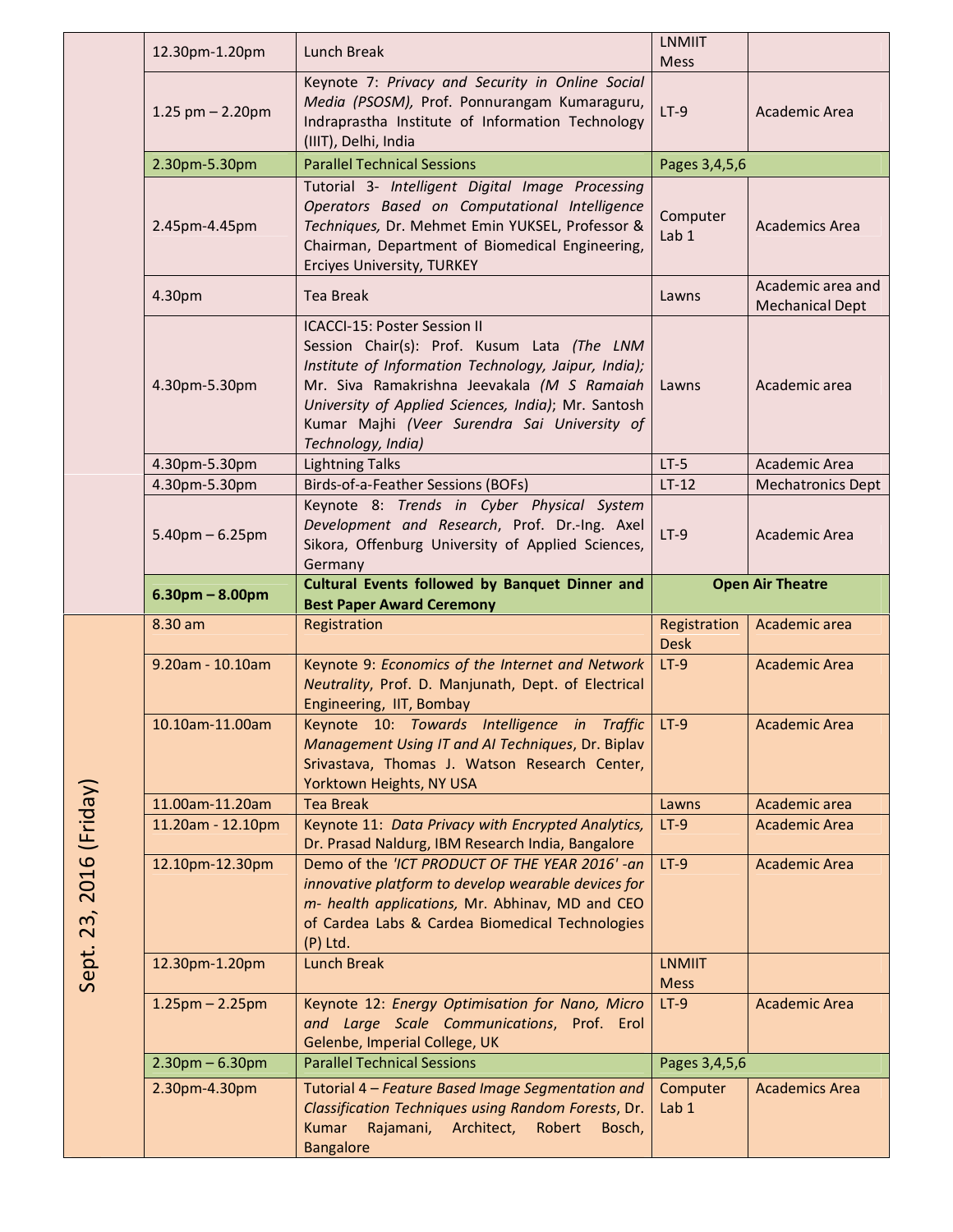|                          | 2.30pm-4.30pm         | Tutorial 5- Are you safe on your browsers? Cyber<br>attacks and spying using malicious browser<br>extensions, Mr. Gaurav Varshney, Research Scholar,<br>Information Security Lab, Department of CS, IIT<br>Roorkee | <b>DSP Lab</b>        | <b>Academics Area</b>                      |
|--------------------------|-----------------------|--------------------------------------------------------------------------------------------------------------------------------------------------------------------------------------------------------------------|-----------------------|--------------------------------------------|
|                          | $4.00pm - 5.30pm$     | <b>ICACCI-26: Poster Session III</b><br>Session Chair(s): Poonam Gera (The LNMIIT, India);<br>Viral Nagori (GLS Institute of Computer Technology<br>(MCA), India)                                                  | Lawns                 | <b>Academic Area</b>                       |
|                          | 4.00pm                | <b>Tea Break</b>                                                                                                                                                                                                   | Lawns                 | Academic Area<br>and Mechatronics<br>Dept. |
|                          | 4.30pm                | <b>Lightning Talks</b>                                                                                                                                                                                             | $LT-9$                | <b>Academic Area</b>                       |
|                          | $9.20$ am $-10$ am    | Keynote 13: Abnormal Human activity Recognition<br>for Video Surveillance, Dr. Maheshkumar H Kolekar,<br>Center for Advanced Systems Engineering, IIT Patna                                                        | $LT-9$                | Academic Area                              |
|                          | 10am-10.45am          | Keynote 14 (WCI'16): Recommender Systems:<br>Challenges and Opportunities, Dr. Punam Bedi,<br>Department of Computer Science, University of<br>Delhi                                                               | $LT-9$                | Academic Area                              |
| Sept 24, 2016 (Saturday) | 10.30am-11.30am       | ICACCI-34: Late Breaking Results Posters<br>Session Chair(s): Dr. Shweta Pandey (The LNM<br>Institute of Information Technology (LNMIIT), India)                                                                   | Lawns                 | Academic Area                              |
|                          | 10.45am               | Tea Break                                                                                                                                                                                                          | Lawns                 | Academic Area                              |
|                          | 10.45am-1.30pm        | <b>Parallel Technical Sessions</b>                                                                                                                                                                                 | Pages 3,4,5,6         |                                            |
|                          | 1.00pm-2.00pm         | Lunch Break                                                                                                                                                                                                        | <b>LNMIIT</b><br>Mess |                                            |
|                          | 2.00pm-2.40pm         | Keynote 15 (WCI'16): Testing of ASIC to NoC:<br>Paradigm Shift, Dr. Usha S Mehta, Institute of<br>Technology, Nirma University                                                                                     | $LT-9$                | Academic Area                              |
|                          | $2.40$ pm $- 3.10$ pm | WCI Panel Discussion: "Empowering Women in<br>Computing and Informatics"                                                                                                                                           | $LT-9$                | Academic Area                              |
|                          | 3.20pm                | Valedictory                                                                                                                                                                                                        | $LT-9$                | Academic Area                              |

## Parallel Technical Sessions

|                          | ICACCI-01: Best Paper Session-I                                         | $LT-9$ | Academic Area |
|--------------------------|-------------------------------------------------------------------------|--------|---------------|
|                          | Session Chair(s): Dr. G. P. Sajeev (Amrita University, India)           |        |               |
|                          | ICACCI-02: Signal/Image/video/speech Processing/Computer                | $LT-1$ | Academic Area |
|                          | Vision/Pattern Recognition (Regular Papers)                             |        |               |
|                          | Session Chair(s): Dr.Kumar Rajamani (Robert Bosch Engineering and       |        |               |
| 30pm                     | Business Solutions Limited, India); Dr. Shakti Awaghad (GHRCE, Nagpur,  |        |               |
| $\Omega$                 | India)                                                                  |        |               |
|                          | ICACCI-03: Embedded Systems/Computer Architecture and VLSI/Adaptive     | $LT-2$ | Academic Area |
|                          | Systems/ICAIS'16 (Regular Papers)                                       |        |               |
|                          | Session Chair(s): Dr. Abhishek Sharma (The LNM Institute of Information |        |               |
| 30pm                     | Technology, India); Prof. Vineet Sahula (MNIT Jaipur, India)            |        |               |
| $\mathbf{\Omega}$        | ICACCI-04: Sensor Networks, MANETs and VANETs/Distributed Systems       | $LT-3$ | Academic Area |
| $\overline{\phantom{0}}$ | (Regular Papers)                                                        |        |               |
| $\sim$                   | Session Chair(s): Dr. Satyanarayana V Nandury (CSIR-Indian Institute of |        |               |
|                          | Chemical Technology, India); Mr. Santosh Kumar Majhi (Veer Surendra Sai |        |               |
| Sept.                    | University of Technology, India)                                        |        |               |
|                          | ICACCI-05: Embedded Systems/Computer Architecture and VLSI/Adaptive     | $LT-4$ | Academic Area |
|                          | Systems/ICAIS'16 (Regular Papers)                                       |        |               |
|                          | Session Chair(s): Prof. Arati Manjaramkar (Shri Guru Gobind Singhji     |        |               |
|                          | Institute of Engineering and Technology, Nanded, India)                 |        |               |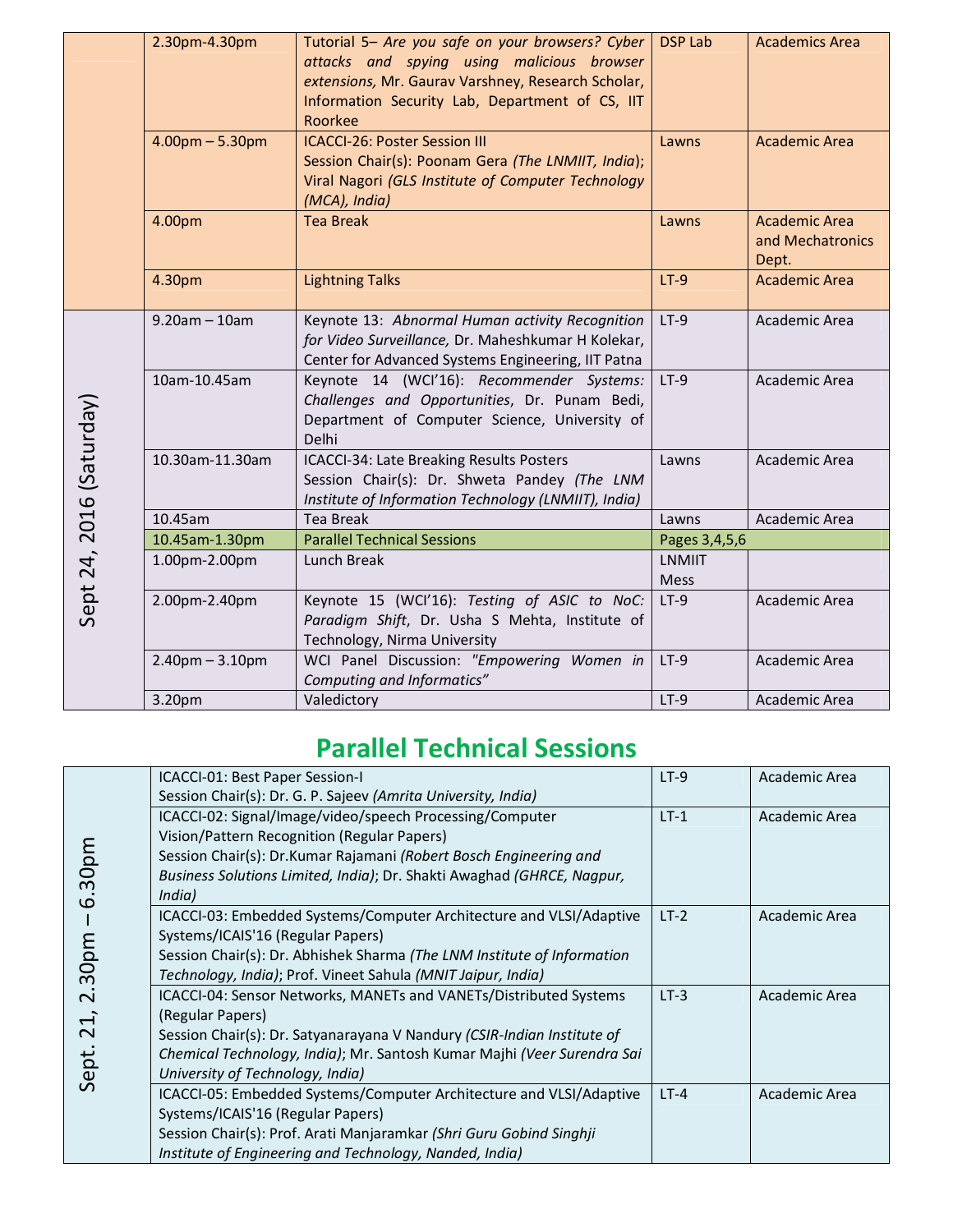| ICACCI-06: NLP'16/Natural Language Processing and Machine Translation                               | $LT-6$  | Academic Area |
|-----------------------------------------------------------------------------------------------------|---------|---------------|
| (Regular Papers)                                                                                    |         |               |
| Session Chair(s): Dr. Shashirekha Hosahalli Lakshmaiah (Mangalore                                   |         |               |
| University, India)                                                                                  |         |               |
| ICACCI-07: Fourth International Symposium on Intelligent Informatics                                | $LT-7$  | Academic Area |
| (ISI'16) - Regular Papers                                                                           |         |               |
| Session Chair(s): Mr. Sudhanshu S. Gonge (Savitribai Phule Pune                                     |         |               |
| University, India); Dr. Viral Nagori (GLS Institute of Computer Technology                          |         |               |
| (MCA), India)                                                                                       |         |               |
| ISTA-01: Image Processing and Artificial Vision/Applications Using                                  | $LT-8$  | Academic Area |
| Intelligent Techniques (Regular Papers)                                                             |         |               |
| Session Chair(s): Dr. Sovanlal Mukherjee (The LNM Institute of                                      |         |               |
| Information Technology, India); Ms. Joyeeta Singha (The LNM Institute of                            |         |               |
| Information Technology, India)                                                                      |         |               |
| ISTA-02: Intelligent Tools and Techniques (Short Papers)                                            | $LT-10$ | Academic Area |
| Session Chair(s): Dr. Prasheel V. Suryawanshi (MIT Academy of                                       |         |               |
| Engineering, Alandi (D), Pune, India)                                                               |         |               |
| SSCC-01: Cryptosystems, Algorithms, Primitives/Applications Security                                | $LT-11$ | Mechatronics  |
| Session Chair(s): Dr. Jayaprakash Kar (The LNM Institute of Information                             |         | Dept.         |
| Technology, Jaipur)                                                                                 |         |               |
| VisionNet-01: Image Processing, Computer Vision and Pattern                                         | $LT-12$ | Mechatronics  |
| Recognition                                                                                         |         | Dept.         |
| Session Chair(s): Mr. Divyang Rawal (The LNM Institute of Information                               |         |               |
| Technology, India)                                                                                  |         |               |
| ICACCI-09: Best Paper Session-II                                                                    | $LT-9$  | Academic Area |
| Session Chair(s): Dr. Satyanarayana V Nandury (CSIR-Indian Institute of                             |         |               |
| Chemical Technology, India); Dr. Viral Nagori (GLS Institute of Computer                            |         |               |
| Technology (MCA), India)                                                                            |         |               |
| ICACCI-10: Signal/Image/video/speech Processing/Computer                                            | $LT-1$  | Academic Area |
| Vision/Pattern Recognition (Regular Papers)                                                         |         |               |
| Session Chair(s): Prof. Ranjan Gangopadhyay (The LNM Institute of                                   |         |               |
| Information Technology, India); Dr. Nimmagadda Padmaja (Sree                                        |         |               |
| Vidyanikethan Engineering College, India)                                                           |         |               |
| ICACCI-11: Artificial Intelligence and Machine Learning/Data                                        | $LT-2$  | Academic Area |
| Engineering/Biocomputing (Regular Papers)                                                           |         |               |
| Session Chair(s): Prof. Anupam Singh (The LNM Institute of Information                              |         |               |
| Technology, India); Dr. Anil Kumar Dubey (Government Engineering                                    |         |               |
| College Ajmer, India)                                                                               |         |               |
| ICACCI-12: Security, Trust and Privacy/Steganography (Regular Papers)                               | $LT-3$  | Academic Area |
| Session Chair(s): Ms. Alpa Shah (Sarvajanik College of Engineering and                              |         |               |
| Technology, India)                                                                                  |         |               |
| ICACCI-13A: Artificial Intelligence and Machine Learning/Data                                       | $LT-4$  | Academic Area |
| <b>Engineering/Biocomputing (Regular Papers)</b>                                                    |         |               |
| Session Chair(s): Prof. Vineet Sahula (MNIT Jaipur, India); Dr. Shashirekha                         |         |               |
| Hosahalli Lakshmaiah (Mangalore University, India)                                                  |         |               |
| ICACCI-13B: Artificial Intelligence and Machine Learning/Data                                       | $LT-13$ | Mechatronics  |
| <b>Engineering/Biocomputing (Regular Papers)</b>                                                    |         | Dept          |
| Session Chair(s): Dr. Sakthi Balan Muthiah (The LNM Institute of<br>Information Technology, India)  |         |               |
| ICACCI-14: Symposium on Advances in Applied Informatics (SAI'16) -                                  | $LT-6$  | Academic Area |
|                                                                                                     |         |               |
| <b>Regular Papers</b><br>Session Chair(s): Dr. Debashis Saha (Indian Institute of Management (IIM)- |         |               |
| Calcutta, India); Prof. Ch. D. V. Subba Rao (Sri Venkateswara University                            |         |               |
| College of Engineering, India)                                                                      |         |               |
| ISTA-03: Intelligent Distributed Computing (Regular Papers)                                         | $LT-7$  | Academic Area |
| Session Chair(s): Prof. Matthew Adigun (YES, South Africa); Mr. Purnendu                            |         |               |
| Karmakar (The LNM Institute of Information Technology, India)                                       |         |               |
|                                                                                                     |         |               |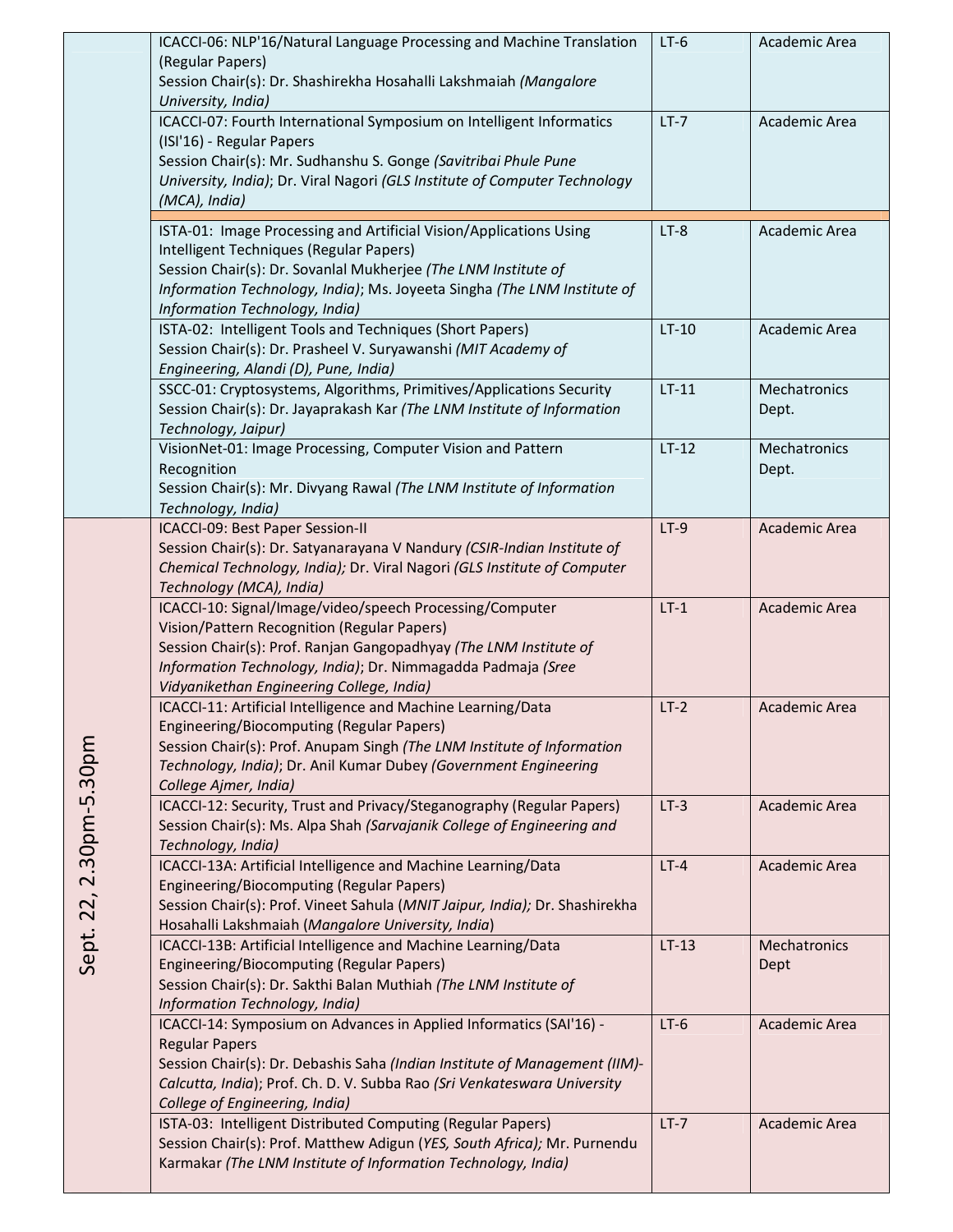| ISTA -04: Applications using Intelligent Techniques (Short Papers)<br>Session Chair(s): Prof. Narasimha Bolloju (The LNM Institute of<br>Information Technology, India)                                                                                                                                  | $LT-8$  | Academic Area          |
|----------------------------------------------------------------------------------------------------------------------------------------------------------------------------------------------------------------------------------------------------------------------------------------------------------|---------|------------------------|
| SSCC-02: System and Network Security/Visual Cryptography<br>Session Chair(s): Mr. Dhiraj Manohar Dhane (Indian Institute of<br>Technology Kharagpur, India)                                                                                                                                              | $LT-10$ | Academic Area          |
| VisionNet-02: Image Processing, Computer Vision and Pattern<br>Recognition<br>Session Chair(s): Mr. Bharathi Pilar (Mangalore University, India)                                                                                                                                                         | $LT-11$ | Mechatronics<br>Dept   |
| ICACCI-16/ICACCI-24: Fourth International Symposium on Women in<br>Computing and Informatics (WCI-2016) - Regular & Short Papers<br>Session Chair(s): Prof. Inderpreet Kaur (Chandigarh University, Mohali,<br>India); Rajbir Kaur (MNIT, India)                                                         | $LT-9$  | <b>Academic Area</b>   |
| ICACCI-17: Sensor Networks, MANETs and VANETs/Distributed Systems<br>(Short Papers)<br>Session Chair(s): Mr. Ravi Kishore Kodali (National Institute of Technology,<br>Warangal, India)                                                                                                                  | $LT-1$  | <b>Academic Area</b>   |
| ICACCI-18: Security Informatics/SAI'16 (Short Papers)<br>Session Chair(s): Prof. Sandeep Saini (The LNM Institute of Information<br>Technology, India)                                                                                                                                                   | $LT-2$  | <b>Academic Area</b>   |
| ICACCI-19: Symposium on Intelligent Informatics (ISI'16)/Symposium on<br>Advances in Applied Informatics (SAI'16)<br>Session Chair(s): Prof. Shakti Awaghad (GHRCE, Nagpur, India)                                                                                                                       | $LT-3$  | <b>Academic Area</b>   |
| ICACCI-20: Embedded Systems/Computer Architecture and VLSI/Adaptive<br>Systems/ICAIS'16 (Short Papers)<br>Session Chair(s): Dr. Vivek A Bohara (Indraprastha Institute of Information<br>Technology, Delhi (IIIT-Delhi), India); Dr. Sunil Kumar (The LNM Institute of<br>Information Technology, India) | $LT-4$  | <b>Academic Area</b>   |
| ICACCI-21: Artificial Intelligence and Machine Learning/Data<br><b>Engineering/Biocomputing (Short Papers)</b><br>Session Chair(s): Dr. Punam Bedi (University of Delhi, India)                                                                                                                          | $LT-6$  | <b>Academic Area</b>   |
| ICACCI-22: Symposium on Emerging Topics in Circuits and Systems (SET-<br>CAS'16)<br>Session Chair(s): Ms. Rosy Pradhan (Veer Surendra Sai University of<br>Technology, Burla, India)                                                                                                                     | $LT-7$  | <b>Academic Area</b>   |
| ICACCI-23: Signal/Image/video/speech Processing/Computer Vision; and<br>Pattern Recognition & Analysis (Short Papers)<br>Session Chair(s): Dr. Anil Kumar Dubey (Government Engineering College<br>Ajmer, India)                                                                                         | $LT-8$  | <b>Academic Area</b>   |
| ICACCI-25: Symposium on Emerging Topics in Computing and<br>Communications (SETCAC'16)/Symposium on Signal Processing for<br>Wireless and Multimedia Communications (SPWMC'16)<br>Session Chair(s): Dr. Sameep Mehta (IBM Research, India); Prof. Maryline<br>Chetto (Universite de Nantes, France)      | $LT-10$ | <b>Academic Area</b>   |
| ISTA-05: Intelligent Tools and Techniques (Regular Papers)<br>Session Chair(s): Prof. Vikas Bajpai (The LNMIIT, India)                                                                                                                                                                                   | $LT-11$ | <b>Mechanical Dept</b> |
| ISTA-06: Networks/ Distributed Systems (Short Papers)<br>Session Chair(s): Mr. Sudhanshu S. Gonge (Savitribai Phule Pune<br>University, India)                                                                                                                                                           | $LT-12$ | <b>Mechanical Dept</b> |
| SSCC-03: Security and Privacy in Networked Systems/Applications<br>Security<br>Session Chair(s): Dr. Sabu M Thampi (Indian Institute of Information<br>Technology and Management - Kerala, India)                                                                                                        | $LT-13$ | <b>Mechanical Dept</b> |